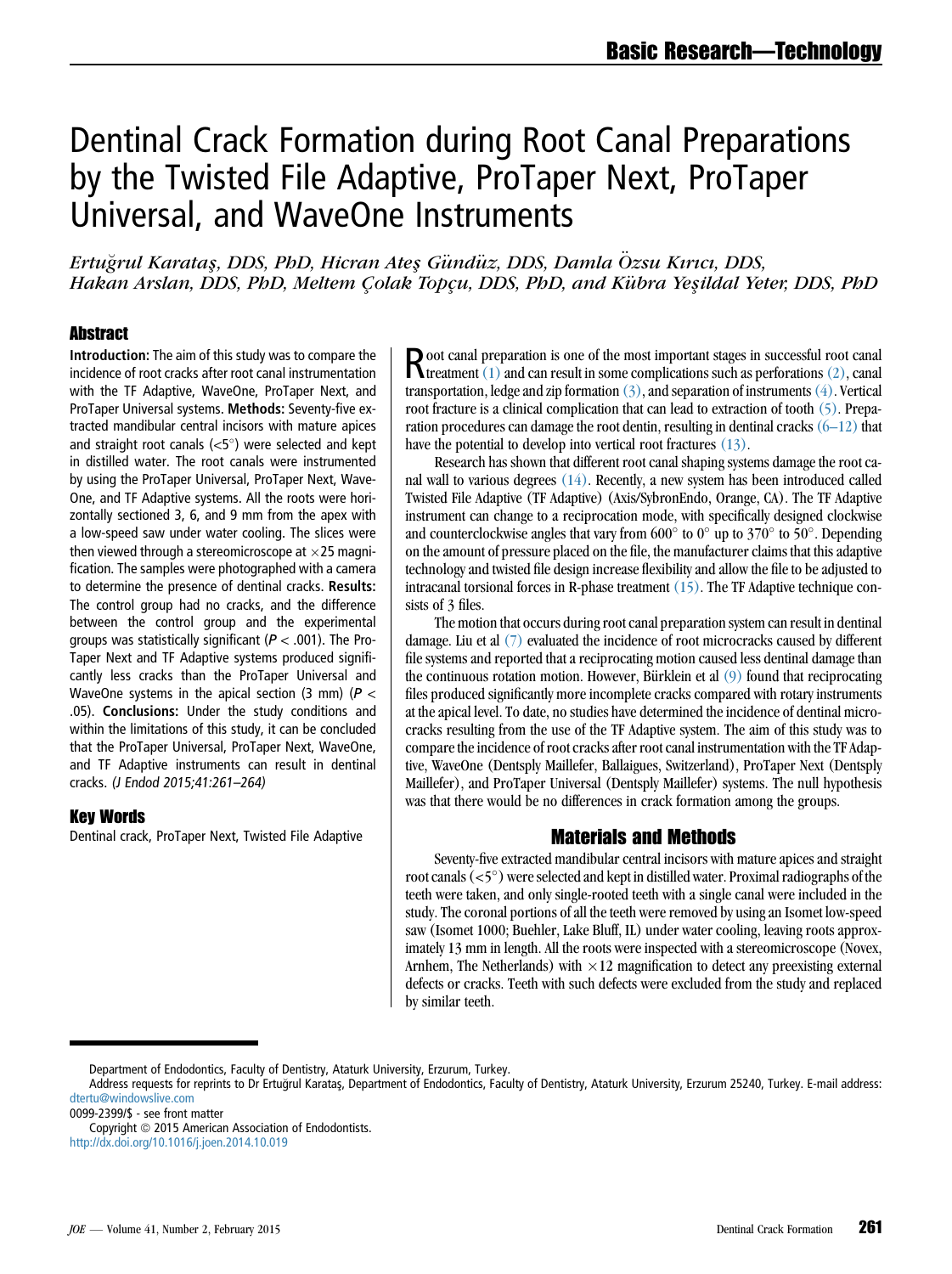### Basic Research—Technology

In all teeth, the canal width near the apex was compatible with a size 10 K-file (Dentsply Maillefer). The buccolingual and mesiodistal widths of the canals were measured at 9 mm from the apex on radiographs, and 5 groups were formed of 15 teeth each. The homogeneity of the 5 groups with respect to the canal width at the 9-mm level was assessed by using analysis of variance  $(P = 1.000)$ . Fifteen teeth were left as a control group. The canal length was measured by inserting a size 10 K-file into the canal until the tip of the file became visible at the apical foramen. The distance between the tip of the file and the reference plane was defined as the canal length. The working length (WL) was established by subtracting 1 mm from this length. During the experimental procedures, roots were covered with  $4\text{-mm} \times 4\text{-mm}$  gauze and kept moist to avoid drying.

The surface of the roots was coated with a silicone impression material to simulate the periodontal ligament space. All the roots were then embedded in acrylic blocks.

The ProTaper Universal, ProTaper Next, WaveOne, and TF Adaptive were used in 4 experimental groups.

#### ProTaper Universal Group

In this group, the root canals were prepared with ProTaper Universal instruments, which were used at 300 rpm with 2 Ncm torque (X-Smart; Dentsply Maillefer). An SX file was used at one half of the WL, S1 and S2 files were used at two thirds of the WL, and F1  $(20/07)$  and F2  $(25/08)$  files were used at full WL. In the canals, the SX, S1, and S2 files were used with a brushing motion. The other files were used with a gentle in-and-out motion until the instrument had reached the full WL.

#### ProTaper Next Group

The root canals were prepared by using the ProTaper Next system with a gentle in-and-out motion at 300 rpm and 2 Ncm torque and a torque-controlled endodontic motor (X-Smart). The instrumentation sequences were SX, X1 (17/.04), and X2 (25/.06). The SX file was used at one half of the WL, and the X1 and X2 files were used at full WL.

#### WaveOne Group

The root canals were instrumented by using a WaveOne reciprocating single file (25/.08) with a gentle in-and-out pecking motion and a VDW Silver RECIPROC motor (VDW GmbH).

#### TF Adaptive Group

The root canals were prepared by using the TF Adaptive instruments with a gentle in-and-out motion and an Elements motor (SybronEndo, Glendora, CA). The instrument sequences were SM1 (20/.04) and SM2 (25/.06). The SM1 was used at two thirds of the WL, and the SM2 was used at full WL.

After each instrument or after 3 pecks by using the WaveOne files, the teeth were irrigated with 2 mL NaOCl. The irrigation was performed with a syringe and a 27-gauge needle (Hayat, Istanbul, Turkey) placed 1 mm from the WL. A total of 12 mL NaOCl was used for each tooth.

One operator performed all the root canal preparations, and 2 other examiners who were blinded to all the experimental groups performed the assessments of the cross sections.

All the roots were horizontally sectioned 3, 6, and 9 mm from the apex with a low-speed saw under water cooling. The slices were then viewed through a stereomicroscope at  $\times 25$  magnification. The samples were photographed with a camera (Nikon Coolpix 4500; Nikon Tokyo, Japan) to determine the presence of dentinal cracks. A crack was defined as any lines, microcracks, or fractures in root dentin (Fig. 1). No crack was defined as root dentin devoid of craze lines, microcracks at the external surface of the root, and microcracks at the internal surface of the root canal wall (Fig. 2). A  $\chi^2$  test was used for statistical analysis of differences between the experimental groups.

#### **Results**

The percentage and number of cracks in each group are shown in [Table 1](#page-2-0). The control group had no cracks, and the difference between the control group and the experimental groups was statistically significant  $(P < .001)$ . There was no statistically significant difference among the experimental groups ( $P > .05$ ). Regarding the different sections (3, 6, and 9 mm), no significant difference was found between the experimental groups at the 6-mm and 9-mm levels ( $P > .05$ ). The ProTaper Next and TF Adaptive systems produced significantly fewer cracks than the ProTaper Universal and WaveOne systems only in the apical section  $(3 \text{ mm})$   $(P < .05)$ .

#### **Discussion**

The systems used in the current study caused dentinal cracks. This finding is in agreement with previous studies  $(6, 7, 9)$ . No previous study evaluated the effect of the TF Adaptive and ProTaper Next instruments on the formation of dentinal defects. According to our



Figure 1. Cross section at 6-mm level showing dentinal crack. Figure 2. Cross section at 6-mm level without any dentinal crack.

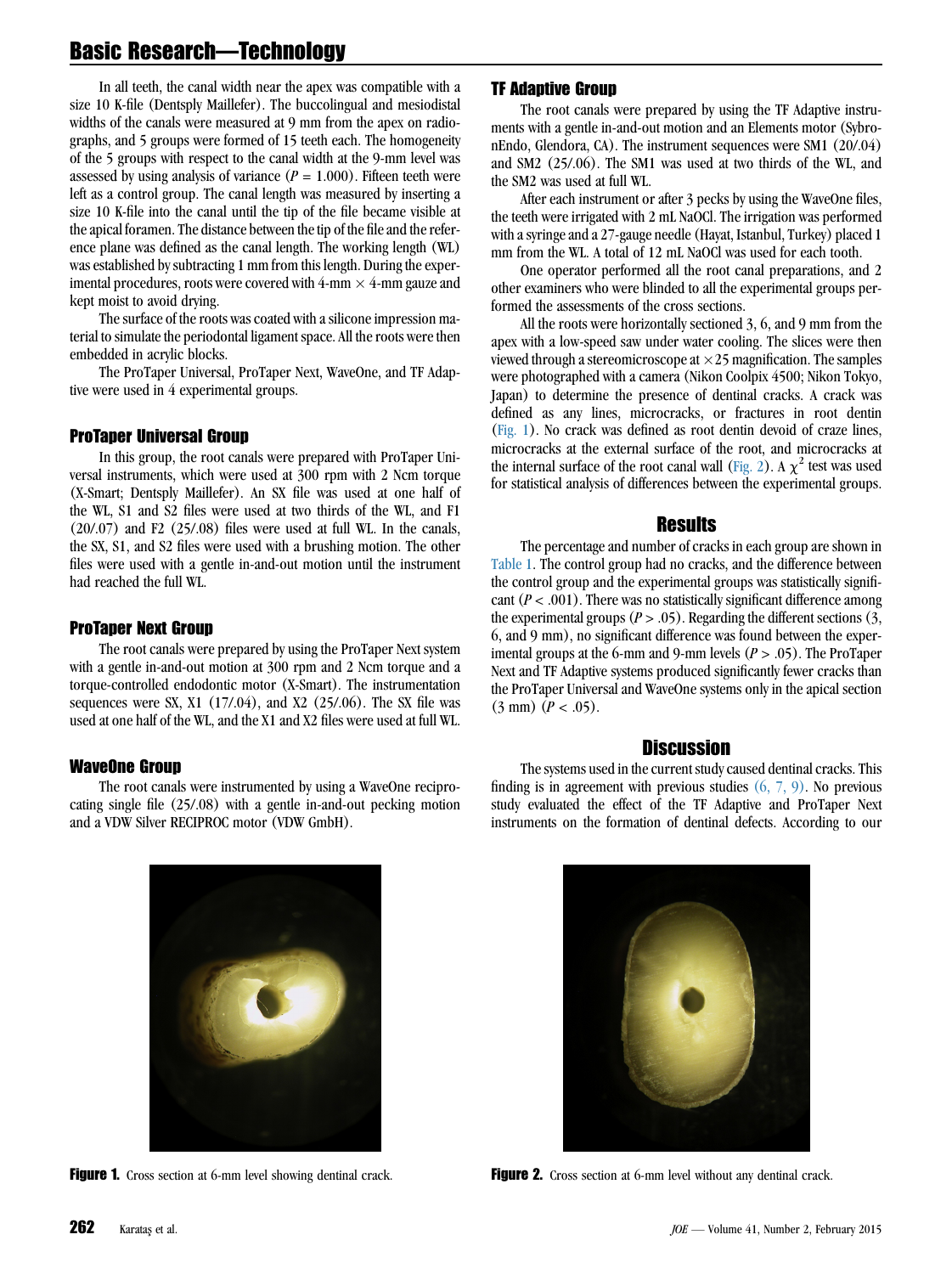<span id="page-2-0"></span>TABLE 1. Number and Percentage of Cracks in the Different Cross-section Slices

|                           | Absolute number<br>of cracks (%) |       |       | Total cracked      |
|---------------------------|----------------------------------|-------|-------|--------------------|
|                           | 3 mm                             | 6 mm  | 9 mm  | roots per<br>group |
| Control                   | $0(0)^{b}$                       | 0(0)  | 0(0)  | $0(0)^{b}$         |
| <b>ProTaper Universal</b> | $6(40)^a$                        | 5(33) | 6(40) | 17 $(37.7)^a$      |
| <b>ProTaper Next</b>      | 1 $(6)^{b}$                      | 6(40) | 4(26) | 15 $(33.3)^a$      |
| WaveOne                   | $6(40)^a$                        | 4(26) | 5(33) | 15 $(33.3)^a$      |
| <b>TF Adaptive</b>        | 1 $(6)^{b}$                      | 5(33) | 7(46) | 13 $(28.8)^a$      |
| P value                   | .004                             | .112  | .052  | .000               |

Values with same superscript letters were not statistically different at  $P = .05$ .

results, both systems caused less dentinal cracks at the apical section than the ProTaper Universal and WaveOne systems. Kim et al [\(16\)](#page-3-0) suggested that file design increased apical stress and strain during instrumentation. The TF Adaptive, ProTaper Universal, and WaveOne files have triangular or modified triangular cross sections  $(17, 18)$ , whereas the ProTaper Next has a rectangular cross-section design. The different cross-section design of the ProTaper Next files may explain the reduced number of dentinal cracks at the apical section in the current study.

The TF Adaptive system uses an existing file set called Twisted Files, in conjunction with a new Elements motor featuring adaptive motion. According to the manufacturer, TF Adaptive files adapt to instrumentation stress. If the instrument is not exposed to stress in the canal, it will rotate continuously in a clockwise direction, with no backward movement. On the other hand, if the file is exposed to stress, the motion of the TF Adaptive instrument changes to a reciprocation mode, with specifically designed clockwise and counterclockwise angles that vary from  $600^{\circ}$  to  $0^{\circ}$  and 370° up to 50°. This adaptive movement might have decreased the stress concentration on the root canal wall at the apical section, resulting in less crack formation at this level.

The taper of the files used for preparation could be a contributing factor to the formation of dentinal cracks  $(19)$ . Wilcox et al  $(13)$  stated that the likelihood of root fracture increases with the amount of tooth structure removed. In the present study, the WaveOne Primary file and ProTaper F2 file caused more crack formation at the 3-mm level. The WaveOne Primary file has a .08 taper in the apical 8 mm of the instrument. The taper then changes to .055 for the rest of the WL. Similarly, the ProTaper F2 has a .08 apical taper. However, ProTaper Next X2 and TF Adaptive SM2 files have .06 taper. The larger taper sizes of the F2 and WaveOne Primary instruments in the apical part might have led to more crack formation at the 3-mm level.

Mandibular central incisors were used in the study because of their smaller apical sizes. The teeth included in the study were examined under a stereomicroscope before the start of the experiment to determine the presence of cracks or fractures. Some cracks might have been internal and not visible on the outer surface of the root. However, there were no cracks or fracture formation in the negative control group. This is in agreement with several studies  $(6-8, 19)$ . Thus, it can be concluded that the sectioning method has no effect on crack formation.

The TF Adaptive system has SM1 (20/.04), SM2 (25/.06), and SM3 (35/.04) files. For standardization of apical enlargement of all samples, the SM2 file was selected for the preparation of the teeth in the TF Adaptive group.

There are several methods to assess the weakening of the tooth after different endodontic procedures. Matsushita-Tokugawa et al [\(20\)](#page-3-0) used infrared thermography to detect dentinal cracks and reported that thermography has some limitations because of the size of the thermography equipment. Ribeiro et al [\(21\)](#page-3-0) used an Instron testing machine to assess

the fracture resistance of roots filled with different endodontic filling materials. They applied an external force until the root fractured. However, another study reported that fracture resistance provides no information about the incidence of dentinal cracks in the root dentin (14). In the current experiment, the effect of the preparation systems on the root dentin was directly observed in the absence of external forces.

The present study evaluated dentinal crack formation associated with 4 different root canal preparation systems. In the study, the roots were distributed among the groups equally according to their root canal diameter at the 9-mm level. Standardization was achieved in the groups by including only teeth with a canal width near the apex compatible with a size 10 K-file and leaving all the roots approximately 13 mm in length.

In the present study, acrylic blocks and a silicone impression material were used to simulate bone and periodontal ligament, respectively. Although some studies stated that the silicon layer allows limited freedom of movement while avoiding external reinforcement  $(22, 23)$ , Soros et al  $(24)$  stated that elastomeric material can collapse and cause direct tooth-to-acrylic-socket contact, which never occurs in vivo (with bone).

#### Conclusion

Under the study conditions and within the limitations of this study, it can be concluded that the ProTaper Universal, ProTaper Next, Wave-One, and TF Adaptive instruments can result in dentinal cracks. Further studies are required to assess the effect of these instruments on the formation of dentinal cracks.

#### Acknowledgments

The authors deny any conflicts of interest related to this study.

#### References

- 1. [Peters OA. Current challenges and concepts in the preparation of root canal systems:](http://refhub.elsevier.com/S0099-2399(14)01007-3/sref1) [a review. J Endod 2004;30:559–67.](http://refhub.elsevier.com/S0099-2399(14)01007-3/sref1)
- 2. [Tsesis I, Rosenberg E, Faivishevsky V, et al. Prevalence and associated periodontal](http://refhub.elsevier.com/S0099-2399(14)01007-3/sref2) [status of teeth with root perforation: a retrospective study of 2,002 patients' medical](http://refhub.elsevier.com/S0099-2399(14)01007-3/sref2) [records. J Endod 2010;36:797–800.](http://refhub.elsevier.com/S0099-2399(14)01007-3/sref2)
- 3. [Aydin B, Kose T, Caliskan MK. Effectiveness of HERO 642 versus Hedstrom files for](http://refhub.elsevier.com/S0099-2399(14)01007-3/sref3) [removing gutta-percha fillings in curved root canals: an](http://refhub.elsevier.com/S0099-2399(14)01007-3/sref3) ex vivo study. Int Endod J [2009;42:1050–6.](http://refhub.elsevier.com/S0099-2399(14)01007-3/sref3)
- 4. [Cuje J, Bargholz C, Hulsmann M. The outcome of retained instrument removal in a](http://refhub.elsevier.com/S0099-2399(14)01007-3/sref4) specialist practice. Int Endod J 2010;43:545-54.
- 5. [Tamse A, Fuss Z, Lustig J, et al. An evaluation of endodontically treated vertically](http://refhub.elsevier.com/S0099-2399(14)01007-3/sref5) [fractured teeth. J Endod 1999;25:506–8](http://refhub.elsevier.com/S0099-2399(14)01007-3/sref5).
- 6. [Yoldas O, Yilmaz S, Atakan G, et al. Dentinal microcrack formation during root canal](http://refhub.elsevier.com/S0099-2399(14)01007-3/sref6) [preparations by different NiTi rotary instruments and the self-adjusting file. J Endod](http://refhub.elsevier.com/S0099-2399(14)01007-3/sref6) [2012;38:232–5](http://refhub.elsevier.com/S0099-2399(14)01007-3/sref6).
- 7. [Liu R, Hou BX, Wesselink PR, et al. The incidence of root microcracks caused by 3](http://refhub.elsevier.com/S0099-2399(14)01007-3/sref7) [different single-file systems versus the ProTaper system. J Endod 2013;39:1054–6](http://refhub.elsevier.com/S0099-2399(14)01007-3/sref7).
- 8. [Hin ES, Wu MK, Wesselink PR, et al. Effects of self-adjusting file, Mtwo, and Pro-](http://refhub.elsevier.com/S0099-2399(14)01007-3/sref8)[Taper on the root canal wall. J Endod 2013;39:262–4.](http://refhub.elsevier.com/S0099-2399(14)01007-3/sref8)
- 9. [Burklein S, Tsotsis P, Schafer E. Incidence of dentinal defects after root canal prep](http://refhub.elsevier.com/S0099-2399(14)01007-3/sref9)[aration: reciprocating versus rotary instrumentation. J Endod 2013;39:501–4.](http://refhub.elsevier.com/S0099-2399(14)01007-3/sref9)
- 10. [Abou El Nasr HM, Abd El Kader KG. Dentinal damage and fracture resistance of oval](http://refhub.elsevier.com/S0099-2399(14)01007-3/sref10) [roots prepared with single-file systems using different kinematics. J Endod 2014;40:](http://refhub.elsevier.com/S0099-2399(14)01007-3/sref10) [849–51](http://refhub.elsevier.com/S0099-2399(14)01007-3/sref10).
- 11. [Arslan H, Karatas E, Capar ID, et al. Effect of ProTaper Universal, Endoflare, Revo-S,](http://refhub.elsevier.com/S0099-2399(14)01007-3/sref11) [HyFlex coronal flaring instruments, and Gates Glidden drills on crack formation.](http://refhub.elsevier.com/S0099-2399(14)01007-3/sref11) [J Endod 2014;40:1681–3.](http://refhub.elsevier.com/S0099-2399(14)01007-3/sref11)
- 12. [Capar ID, Arslan H, Akcay M, et al. Effects of ProTaper Universal, ProTaper Next, and](http://refhub.elsevier.com/S0099-2399(14)01007-3/sref12) [HyFlex instruments on crack formation in dentin. J Endod 2014;40:1482–4](http://refhub.elsevier.com/S0099-2399(14)01007-3/sref12).
- 13. [Wilcox LR, Roskelley C, Sutton T. The relationship of root canal enlargement to](http://refhub.elsevier.com/S0099-2399(14)01007-3/sref13) [finger-spreader induced vertical root fracture. J Endod 1997;23:533–4](http://refhub.elsevier.com/S0099-2399(14)01007-3/sref13).
- 14. [Shemesh H, Bier CA, Wu MK, et al. The effects of canal preparation and filling on the](http://refhub.elsevier.com/S0099-2399(14)01007-3/sref14) [incidence of dentinal defects. Int Endod J 2009;42:208–13.](http://refhub.elsevier.com/S0099-2399(14)01007-3/sref14)
- 15. [Gambarini G, Testarelli L, De Luca M, et al. The influence of three different instru](http://refhub.elsevier.com/S0099-2399(14)01007-3/sref15)[mentation techniques on the incidence of postoperative pain after endodontic treat](http://refhub.elsevier.com/S0099-2399(14)01007-3/sref15)[ment. Ann Stomatol \(Roma\) 2013;4:152–5.](http://refhub.elsevier.com/S0099-2399(14)01007-3/sref15)